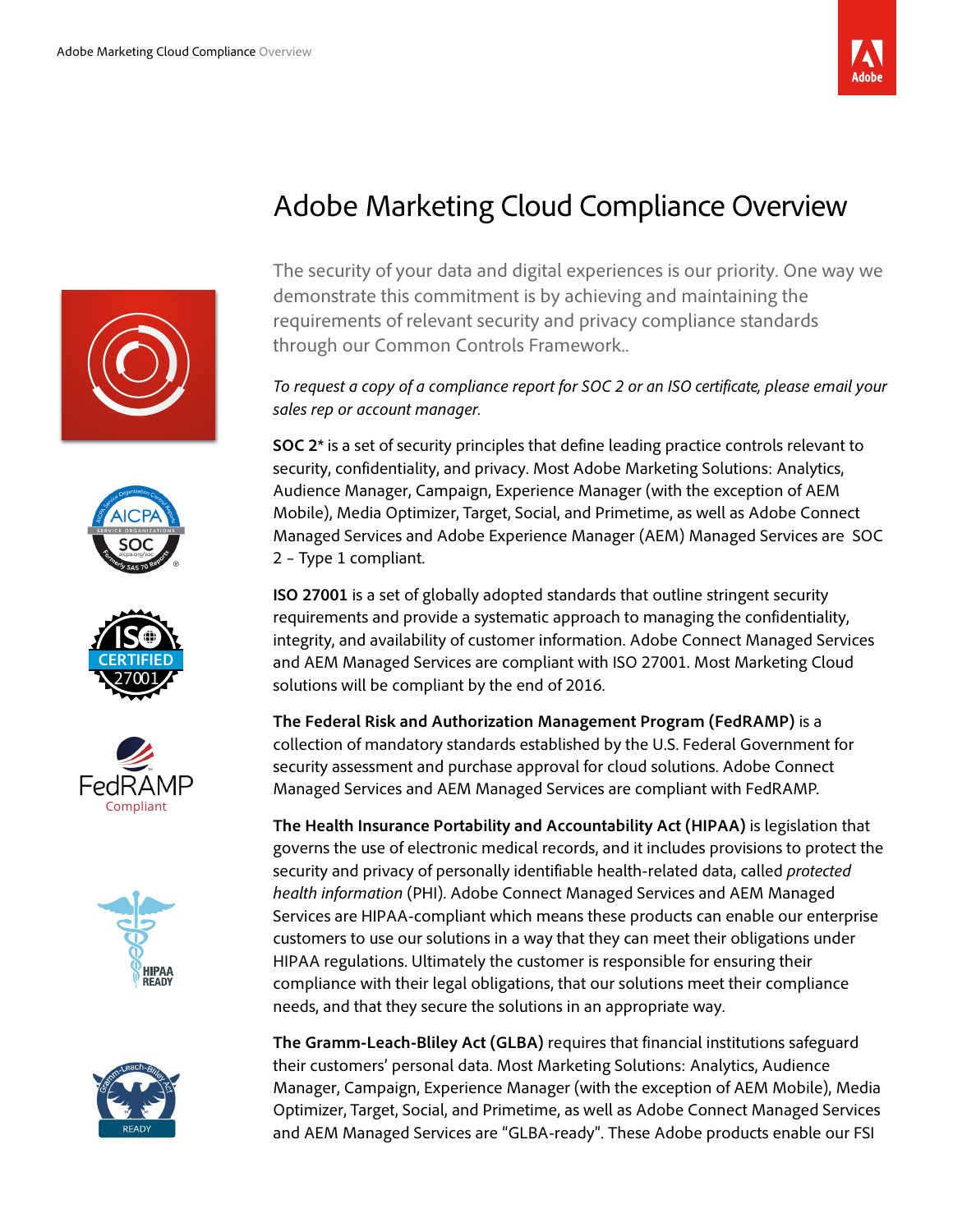customers to comply with the GLBA Act requirements for using service providers. Ultimately the customer is responsible for ensuring their compliance with their legal obligations, that our solutions meet their compliance needs, and that they secure the solutions in an appropriate way.

*\*Not all products and services are covered. Please see the "Security and Privacy Certifications" white paper on adobe.com/security for more details.*

## Additional Resources

## **Privacy Center**

Adobe values your privacy and trust. Answers to questions about privacy can be found in the [Adobe Privacy Center.](http://www.adobe.com/privacy.html) This site provides details about the privacy practices of Adobe's products, services, and apps. It also answers questions about what data is collected by companies who use Adobe Marketing Cloud solutions, and how that data is used in advertising and on-site personalization.

## **White Papers**

*Below are summaries of white papers found on [adobe.com/security](http://adobe.com/security/resources.html)*/resources*. They contain in-depth information about each Adobe Marketing Cloud* s*olution and an overview of Adobe's overall security program.* 

## **Adobe Security and Privacy Certifications**

This white paper explains how the Adobe Common Controls Framework was implemented to protect our infrastructure, applications, and services and to help us comply with a number of industry-accepted best practices, standards, and certifications. It also contains current information on certifications and compliance per Adobe product and solution.

## **Adobe Marketing Cloud Security Overview**

From our rigorous integration of security into our software development process to the physical security of Adobe corporate and data center locations, this paper describes the procedures that address the security of your Adobe Marketing Cloud experience and data.

## **Adobe Analytics Security Overview**

This paper describes the Adobe Analytics application architecture, including data collection, data processing, and data storage for both Analytics and Analytics Premium. It also lists the locations of Adobe Analytics hosted data centers.

## **Adobe Audience Manager Security Overview**

This overview explains Adobe Audience Manager's application architecture, application security, network architecture, and network management. Because Audience Manager is hosted on Amazon Web Services (AWS), we also explain the processes and controls that surround AWS.